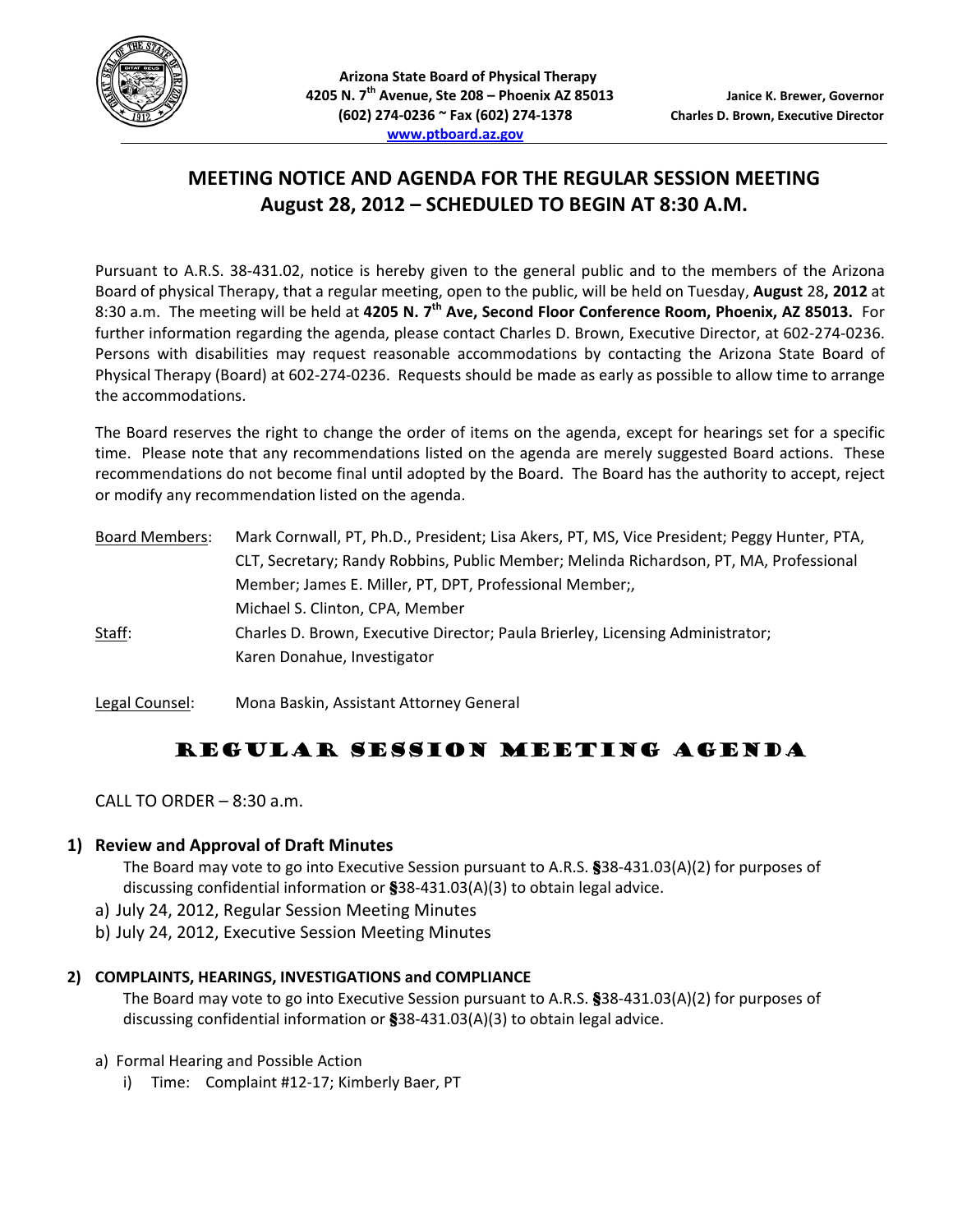- b) Informal Hearing and Possible Action on Complaint:
	- i) Complaint #12‐16; Debbie Dees, PTA
- c) Initial Review, Discussion and Action on Complaint
	- i) Complaint #11‐57; Stephen Rogerson, PT
	- ii) Complaint #11‐59; Krysten Axelson, PT
	- iii) Complaint #11‐62; Melissa Hevner, PT
	- iv) Complaint #12‐01; Elena Isaac, PT
	- v) Complaint #12‐26; Sheila Northcutt, PT
- d) Review of Consent Agreement and Possible Action of Request for Termination of Board Order
	- i) Complaint #10‐21; Travis Browne, PT
- e) Review of Consent Agreement and Possible Action of Request for Consideration of On‐line Ethics Course
	- i) Complaint #10‐52; Denise Labriola, PT

## **3) CONSENT AGENDA: REVIEW, CONSIDERATION and ACTION**

The Board may vote to go into Executive Session pursuant to A.R.S. §38-431.03(A)(2) for purposes of discussing confidential information or §38-431.03(A)(3) to obtain legal advice. The Board may vote to approve all items on a consent agenda; however, any one member of the Board may remove a consent agenda item from the vote, and request discussion at the current meeting or a future meeting.

#### a) Applications for Licensure and Certification

The Board may vote to go into Executive Session pursuant to A.R.S. §38-431.03(A)(2) for purposes of discussing confidential information or  $\$38-431.03(A)(#)$  to obtain legal advice.

i) Review, Consideration and Approval of Applications of Physical Therapist Licensure upon Receipt of Passing Scores on the NPTE/AZLAW and Final Transcript

| Avidane, Julia      | Braun, Carrie    | Best, Jessica     |
|---------------------|------------------|-------------------|
| Dunn, Daniel        | Hopkins, Samuel  | Jasper, Lindsey   |
| Jensen, Waldina     | Look, Jeffrey    | Mathis, Michael   |
| Middag, Loren       | Nendza, Michelle | Perkins, Shauntae |
| Rose, Kristen       | Rose, Andrew     | Schmid, Anthea    |
| Winebrenner, Teresa | Whitley, Mark    | Valentine, David  |
| Valentine, Angela   | Vogel, Jane      |                   |

ii) Review, Consideration and Approval of Applications for Physical Therapist Assistant Certification upon Receipt of Passing Scores on the NPTE/AZLAW and Final Transcript.

| Christensen, Paige | Mitchell, Jessica | Moen. Erin     |
|--------------------|-------------------|----------------|
| Tostado, Corrine   | York, Caitlin     | Zastrow. Nancy |
|                    |                   |                |

Consent Agenda Ends

#### **4) Review, Consideration and Action on Applications for Licensure and Certification**

The Board may vote to go into Executive Session pursuant to A.R.S. §38-431.03(A)(2) for purposes of discussing confidential information or §38‐431.03(A)(3) to obtain legal advice.

a) Review of and Possible Action on the Following Applications for Physical Therapist Licensure – Foreign Educated Graduates of Programs Not U.S. Accredited.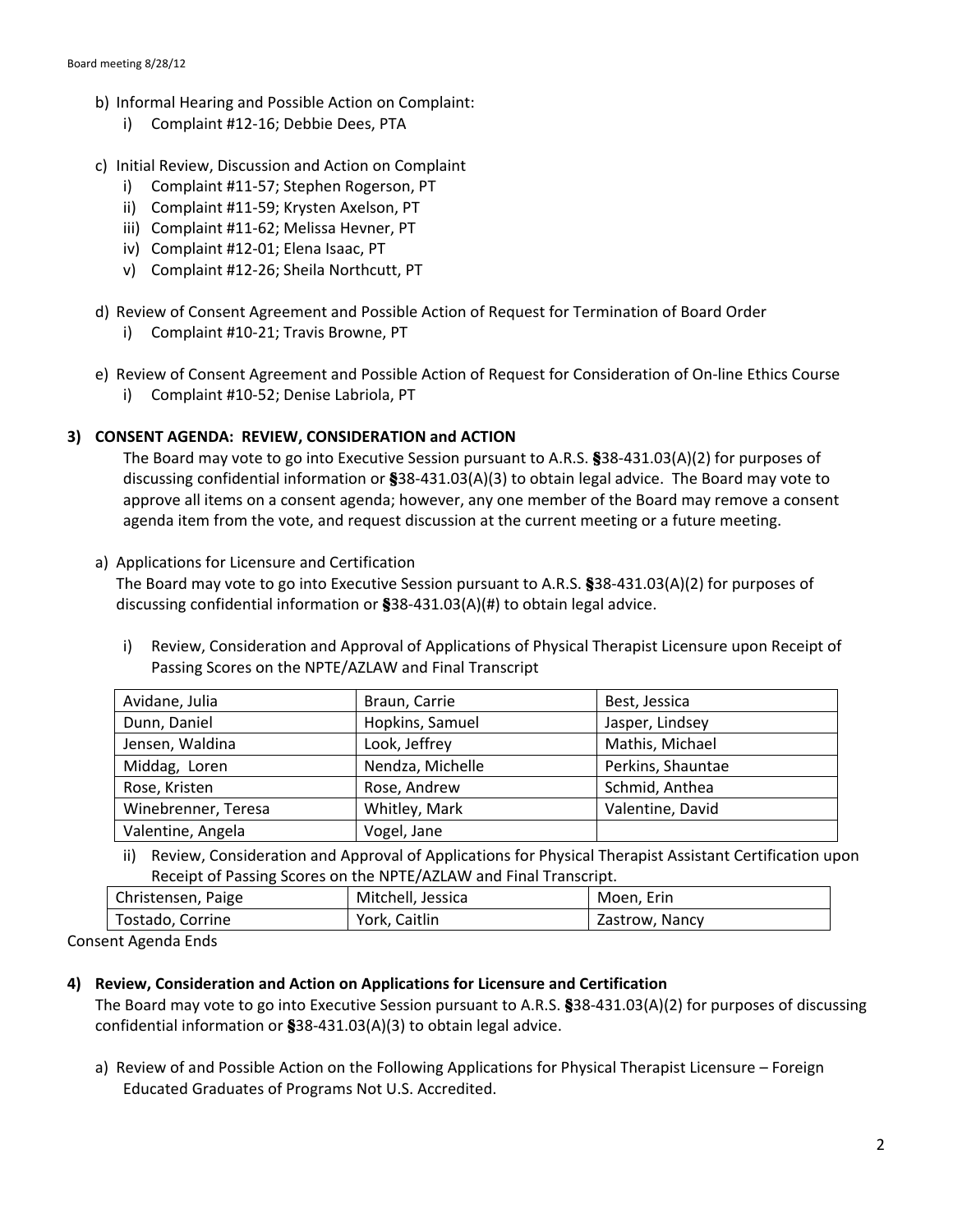- i) Review of Education, Approval to take the NPTE and the AZLAW (Jurisprudence) Exam, Determination of Supervised Clinical Practice Period (SCPP), and Possible Licensure.
	- (1) Balisi, Danielle
	- (2) Evans, Rachel
- b) Substantive Review of Final Clinical Practice Instrument and Possible Licensure Foreign Educated Graduate of Program not U.S. Accredited
	- (1) Simpson, Maren
- c) Review of Documentation Related to Disclosure on "Personal Information" Section of Application i
	- i) Physical Therapist Application and Approval to take the NPTE and the AZLAW (Jurisprudence) Exam and Possible Licensure.
		- (1) Hall, Zachary
	- ii) Physical Therapist Application and Approval to take the AZLAW (Jurisprudence) Exam and Possible Licensure.
		- (1) Rivas, Daniel
	- iii) Physical Therapist Application: Failure to Disclose; Consideration of Approval to Take the NPTE Examination
		- (1) Anderson, Abigail
	- iv) Physical Therapist Assistant Application and Approval to take the AZLAW and the NPTE and Possible Certification.
		- (1) Price, Nathan
		- (2) Ferguson, Stacey
	- v) Physical Therapist Assistant Application: Failure to Disclose; Consideration of Approval to Issue Certificate Upon Receipt of Official Transcript
		- (1) Greer, Tara
- d) Review, Discussion, and Action on 2010-2012 License/Certificate Renewal Applications (Personal Information Disclosures)
	- i) Richard Colaw, PT
	- ii) Jayne Branigan, PT
	- iii) Elena Isaac, PT
	- iv) Rebecca Lopez‐Henry, PT
	- v) Steven M. Schwab, PT

#### **5) BOARD BUSINESS AND REPORTS**

The Board may vote to go into Executive Session pursuant to A.R.S. §38-431.03(A)(2) for purposes of discussing confidential information or §38‐431.03(A)(3) to obtain legal advice.

- a) Executive Director's Report Discussion and Possible Action
	- i) Financial Report
	- ii) Board Staff Activities
	- iii) Legislation
	- iv) Rule Activity
	- v) Federation of State Boards of Physical Therapy